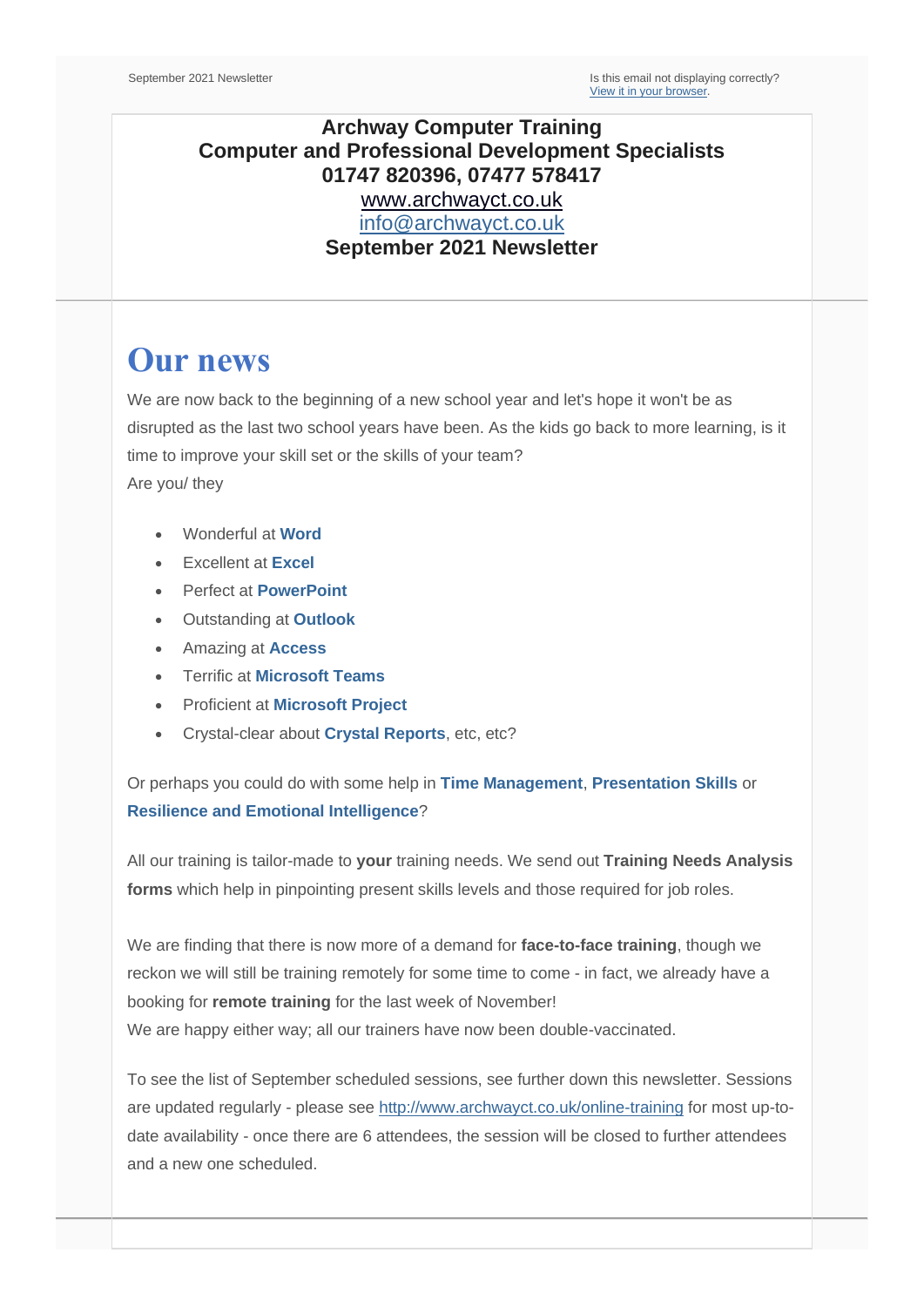# **Hints and Tips**

I am including two of my recent blog posts below. My blog is devised of things I have been asked in training, or things I have noticed during training sessions see [http://ifonlyidknownthat.wordpress.com](http://ifonlyidknownthat.wordpress.com/) for the full variety of topics.

### **OneDrive - Finding all files shared to one person**

Although this seems an easy thing to do it is not. Files which have been shared can be found easily but not a list of files shared to one person. The file/files need to be tagged with the person's name and the search made on the tag. Tags are also known as keywords. When you share a file/folder in OneDrive you can view that the file is shared via:

#### **File Explorer**

An icon appears in the **Status** column designating that the file/folder is shared. There is no indication who the file is shared with.

#### **OneDrive Online**

<sub>R</sub>R Shared A note appears in the **Sharing** column indicating that the file / folder is shared. Right clicking the file/folder gives you a **Manage Access** command which displays a **Manage Access** pane to the right of the screen. Which gives a list of all the people who have access to the file.

#### **Finding all shared files**

#### **OneDrive Online**

To the left of the screen is a **Shared** option. Click here.

Two tabs appear at the top of the screen: **Shared with you** to view files someone else has shared with you; and **Shared by you** to view the files you have shared with other people.

#### **Viewing one person's files you have shared**

There seems to be no way to filter, sort or just view all the files you have shared with one particular person.

#### **What can you do?**

The shared files can be tagged with the sharer's name. This would need to be done manually in **File Explorer** whilst viewing the files in **OneDrive**. More than one file can be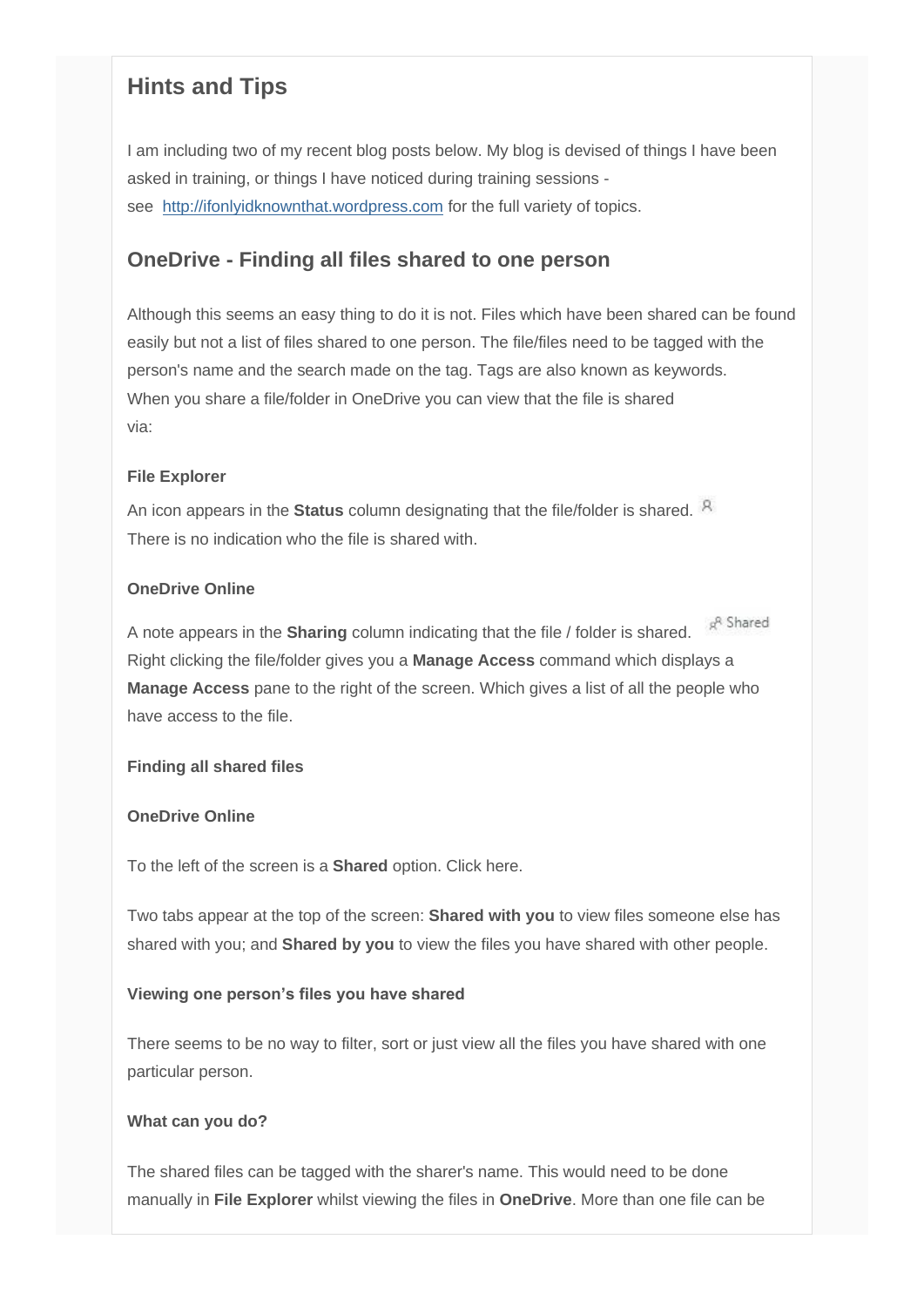selected at a time by clicking on the first file and then holding down **Ctrl** and clicking on the other relevant files.

Details pane

**Tag a File or Files**

In **File Explorer** go to **OneDrive** and select the file or files.

On the **View** Ribbon click on **Details Pane** to the left of the ribbon.

The **Details pane** appears to the right of the screen.



Click into the **Tags** area – Add a tag (if a name is already there click into the area and the

 $\circ$ 

**Add a tag** command appears).

tags: Tom  $\times$ 

Type the name or names. If you have used the name before it should appear below where you

are typing, click into the tick box to add.

Click **Save** at the bottom of the **Details pane**.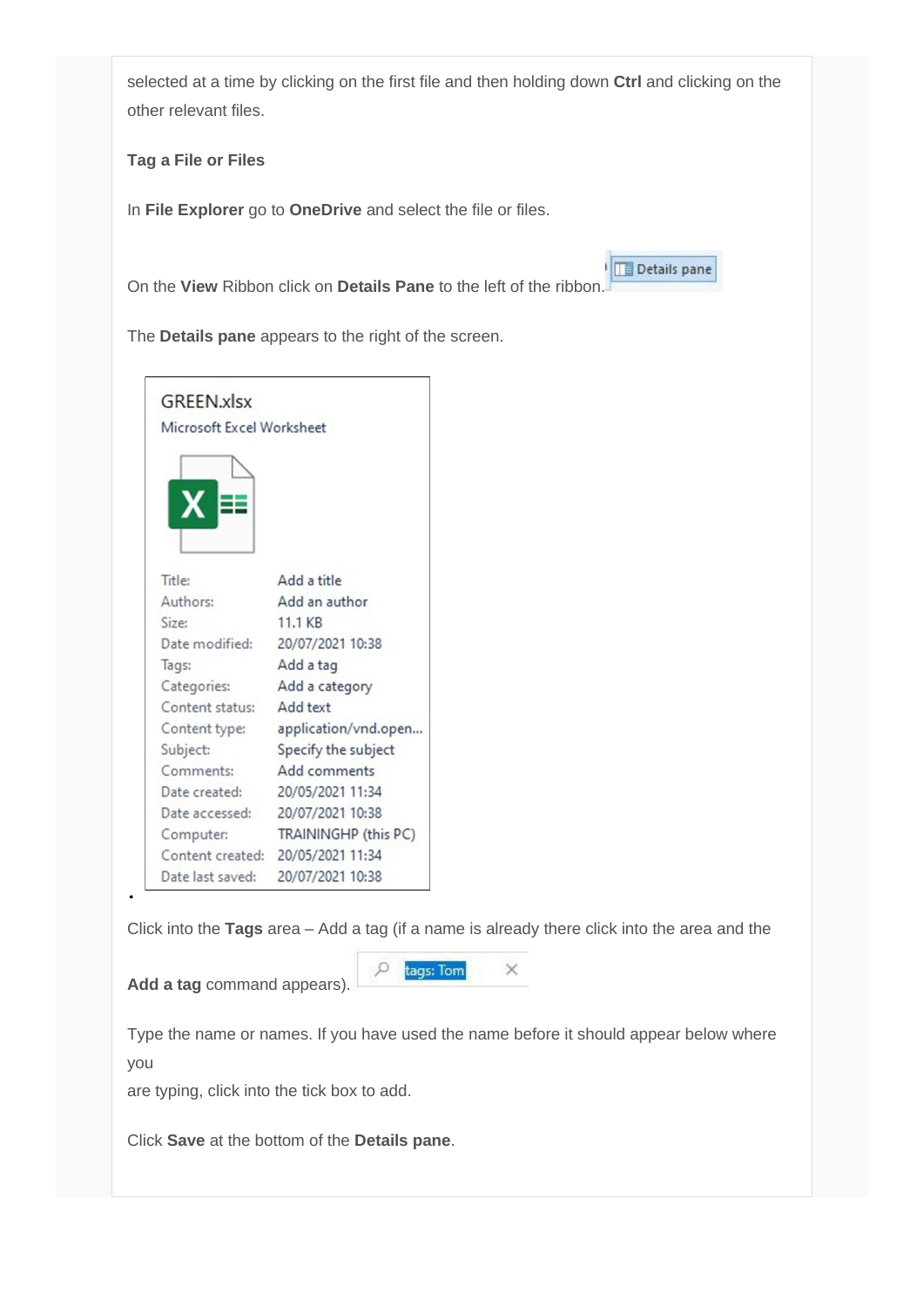**NOTE**: If you get an error message close **File Explorer** and try again a few minutes later.

#### **Search for a Tag**

To find all the files tagged with one person's name:

In **File Explorer** select the folder to search.

Click into the **Search** box.

Type tags: the name you want to search for and press **Enter**.

All the files tagged to that person appear in the list below.

The **Search Ribbon** also appears once you have typed something into the **Search** box.

| File                      | Share<br>Home                                       | View<br>Search                                                     |                                                                             |                      |
|---------------------------|-----------------------------------------------------|--------------------------------------------------------------------|-----------------------------------------------------------------------------|----------------------|
| <b>SEPT</b><br>This<br>PC | Current folder<br>All subfolders<br>Search again in | Type -<br>a in<br>Size *<br>Date<br>Other properties<br>modified * | Recent searches<br>Advanced options<br>Open file<br>Save search<br>location | ~<br>Close<br>search |
|                           | Location                                            | Refine                                                             | Options                                                                     |                      |

tags: Tom

 $\times$ 

O

Click the **X Close Search** command.

The **Search Ribbon - Other properties** drop down list gives you the option to choose **Tag**  once the ribbon displays but it does not display until should you search for something.

**NOTE:** Check that the **All subfolders** option is selected if there are sub folders within the folder you are searching.

#### **Add the Tag column to File Explorer**

In **File Explorer** go to the folder to find the tag.

Ensure the **Details** layout is on display.

| Extra large icons | $\equiv$ Large icons | Medium-sized icons |   |
|-------------------|----------------------|--------------------|---|
| Small icons       | 除住 List              | <b>BEE</b> Details | w |
| $E_F =$ Tiles     | 图 Content            |                    | ╤ |

Right click an existing column heading.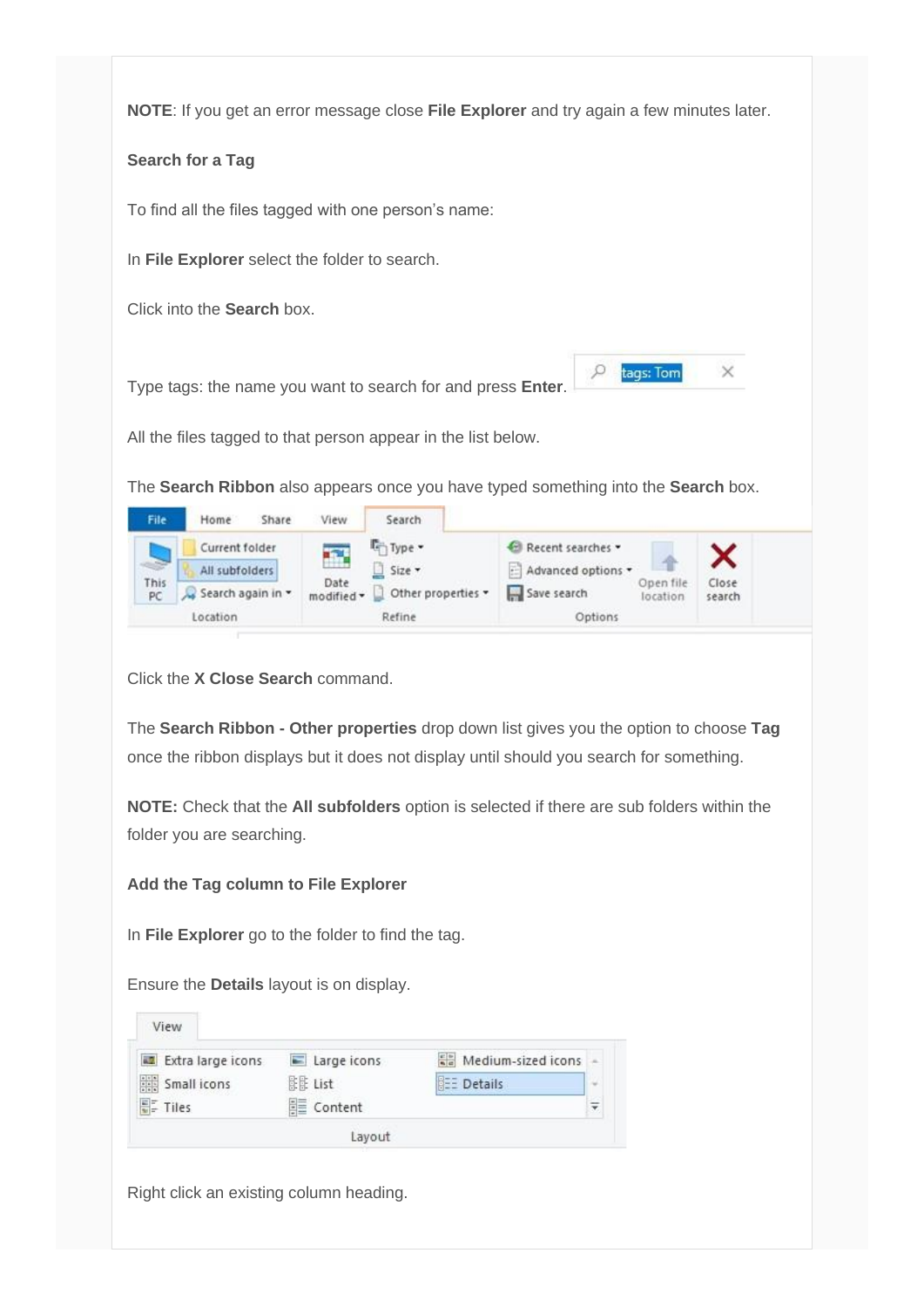Click on **Tags** and a **Tag** column will be added to the details area.

Name **D**<sup>2</sup> GREEN.xlsx **D**<sup>1</sup> Market Analysis.docx  $\sim$  Status Date modified

Type Size Tags

0.8 20/07/2021 10:18 Microsoft Excel W... 12 KB<br>
9 A 21/07/2021 13:06 Microsoft Word D... 203 KB Tom walters; julie; Debbie

The names of the people tagged in the file appear and the down filter arrow allows you to filter for individual people.

**NOTE**: the problem is that the **Tags** column is only added to the folder you are in and would need to be added separately to all folders.

Find out more about our [Microsoft Office training](http://www.archwayct.co.uk/microsoft-office-training) in Wiltshire, Dorset, Somerset and Hampshire.

### **Microsoft Project - colouring Gantt bars by resource**

This morning, I was asked by a client how they could colour the bars on their Gantt Chart according to the resource being used for a task.

There isn't a very quick way to do it, but this is what I suggested:

In **Gantt Chart** view, go to the **Resource Names** column and filter so you only see tasks being done by one particular resource.

Holding down your **CTRL** key click on the tasks being done by that resource

Go to the **Gantt Chart Tools Format** tab, then in the **Bar Styles** group, click the **Format** dropdown and click **Bar**. On The **Bar Shape** tab, in the **Middle** section, click on the **Color** dropdown and select your preferred colour for that resource from the **Color** dropdown.

Click **OK**.

Now clear the filter from the **Resource Names** drop-down, then select the next resource to be coloured and proceed in the same way.

Find out more about our [Microsoft Project training](http://www.archwayct.co.uk/it-training/microsoft-project-training) in Wiltshire, Somerset, Dorset and Hampshire.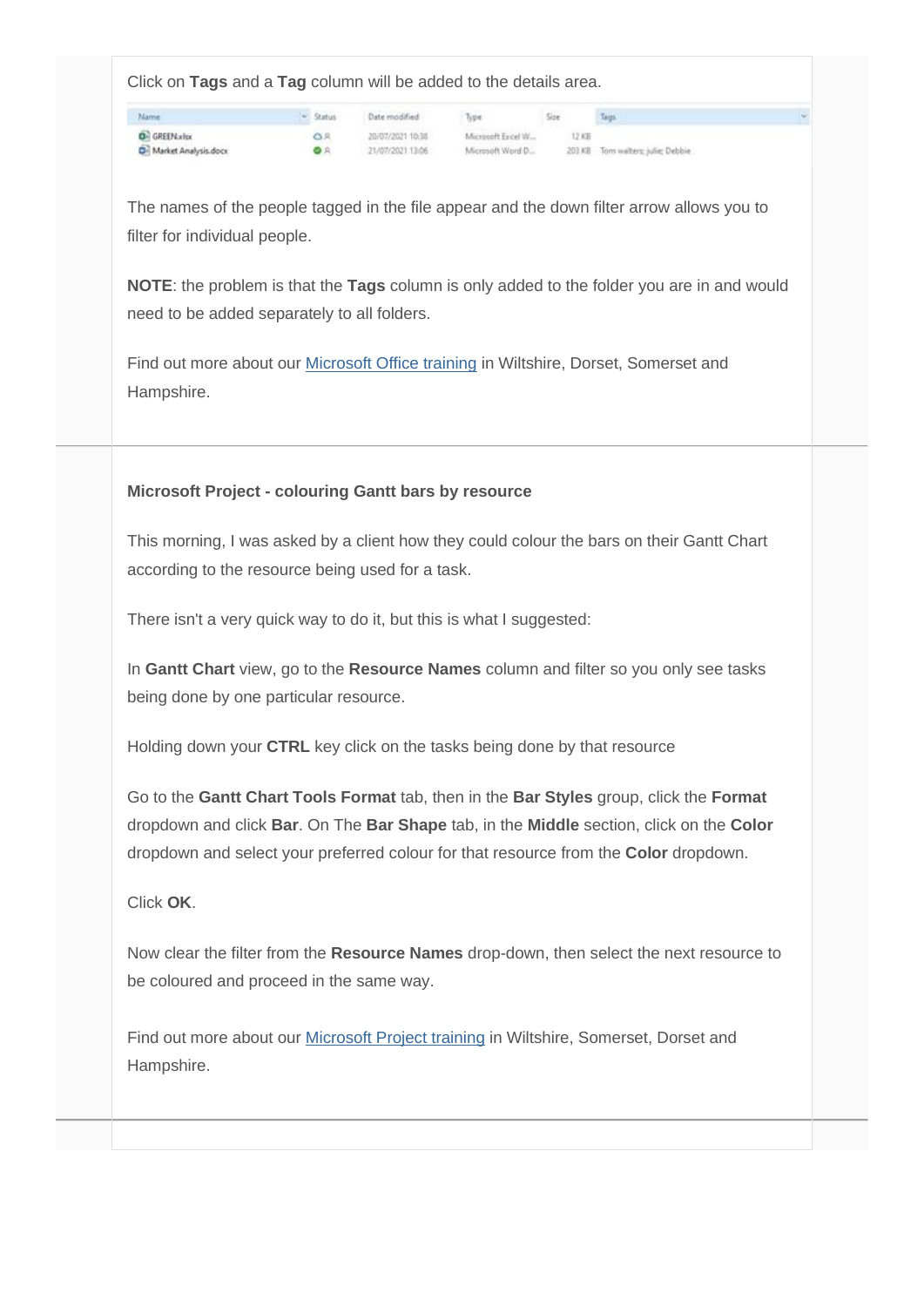# **Online Training Sessions**

Since it is difficult at present to provide face-to-face training, we are pleased to be able to announce some interactive short training sessions.

Sessions will be conducted using WebEx or Zoom and will be limited to 6 people. Once a session is full, new dates will be released.

Training files and a meeting invitation will be sent out to participants in advance of the training session. Sessions are updated regularly **[here](http://www.archwayct.co.uk/online-training)**.

[email us](mailto:janet@archwayct.co.uk?subject=Online%20training)**. To find out more details, ring on the mobile number at the top of this newsletter, or fill in our online [contact form](http://www.archwayct.co.uk/contact)**.

| <b>Date</b>      | <b>Time</b>        | <b>Session</b>                                                                                                                                          | <b>Cost</b>           |
|------------------|--------------------|---------------------------------------------------------------------------------------------------------------------------------------------------------|-----------------------|
| 1st<br>September | $09:30 -$<br>10:30 | Outlook - Calendar, Creating Recurring<br>Appointments, Making Appointments private,<br>Using the Scheduling Assistant                                  | $£25 +$<br><b>VAT</b> |
| 1st<br>September | $11:30 -$<br>12:30 | Word - Working with Large Documents - Heading<br>Styles, Section Breaks, Automating Tables of<br>Contents                                               | $E25 +$<br><b>VAT</b> |
| 1st              | $13:30 -$          | Word - Using Word tables, general Word hints and                                                                                                        | $E25 +$               |
| September        | 14:30              | tips                                                                                                                                                    | VAT                   |
| 1st              | $15:30 -$          | Microsoft Project - Consolidating Projects in a                                                                                                         | $£30 +$               |
| September        | 17:00              | Master Plan, Pooling resources across Projects                                                                                                          | VAT                   |
| 2nd              | $09:15 -$          | Crystal Reports - Charting                                                                                                                              | $£35 +$               |
| September        | 10:45              |                                                                                                                                                         | <b>VAT</b>            |
| 2nd              | $11:30 -$          | Microsoft Project - Creating a resource sheet,                                                                                                          | $£30 +$               |
| September        | 13:00              | Assigning resources to tasks                                                                                                                            | <b>VAT</b>            |
| 2nd<br>September | $13:30 -$<br>14:30 | Excel - Review of Basic Formulas, Absolute cell<br>references (fixed cells), % of Totals, Using Quick<br>Analysis for % of Totals and Cumulative Totals | $£25 +$<br><b>VAT</b> |
| 2nd              | $15:30 -$          | <b>Microsoft Project - Creating Reports</b>                                                                                                             | $£25 +$               |
| September        | 16:30              |                                                                                                                                                         | <b>VAT</b>            |
| 3rd              | $09:30 -$          | Excel - Creating a new workbook, Basic                                                                                                                  | $£25 +$               |
| September        | 10:30              | Formatting, Basic Formulas, Saving, Printing                                                                                                            | VAT                   |
| 3rd              | $11:30 -$          | Microsoft Project - Consolidating Projects in a                                                                                                         | $£30 +$               |
| September        | 13:00              | Master Plan, Pooling resources across Projects                                                                                                          | VAT                   |
| 3rd              | $13:30 -$          | Crystal Reports - Sorting Records, Filtering                                                                                                            | $£35 +$               |
| September        | 15:00              | Record, Grouping Records, Summary Fields                                                                                                                | <b>VAT</b>            |
| 3rd              | $15:30 -$          | Crystal Reports - Mailing Labels                                                                                                                        | $E25 +$               |
| September        | 16:30              |                                                                                                                                                         | VAT                   |
| 6th              | 09:00 -            | Time Management - Setting goals and priorities,                                                                                                         | $E30 +$               |
| September        | 10:00              | <b>Urgent vs Important</b>                                                                                                                              | <b>VAT</b>            |
| 6th              | $10:30 -$          | <b>Crystal Reports - Charting</b>                                                                                                                       | $£35 +$               |
| September        | 12:00              |                                                                                                                                                         | <b>VAT</b>            |
| 6th              | $13:30 -$          | Microsoft Project - Adding costs to projects                                                                                                            | $£25 +$               |
| September        | 14:30              |                                                                                                                                                         | <b>VAT</b>            |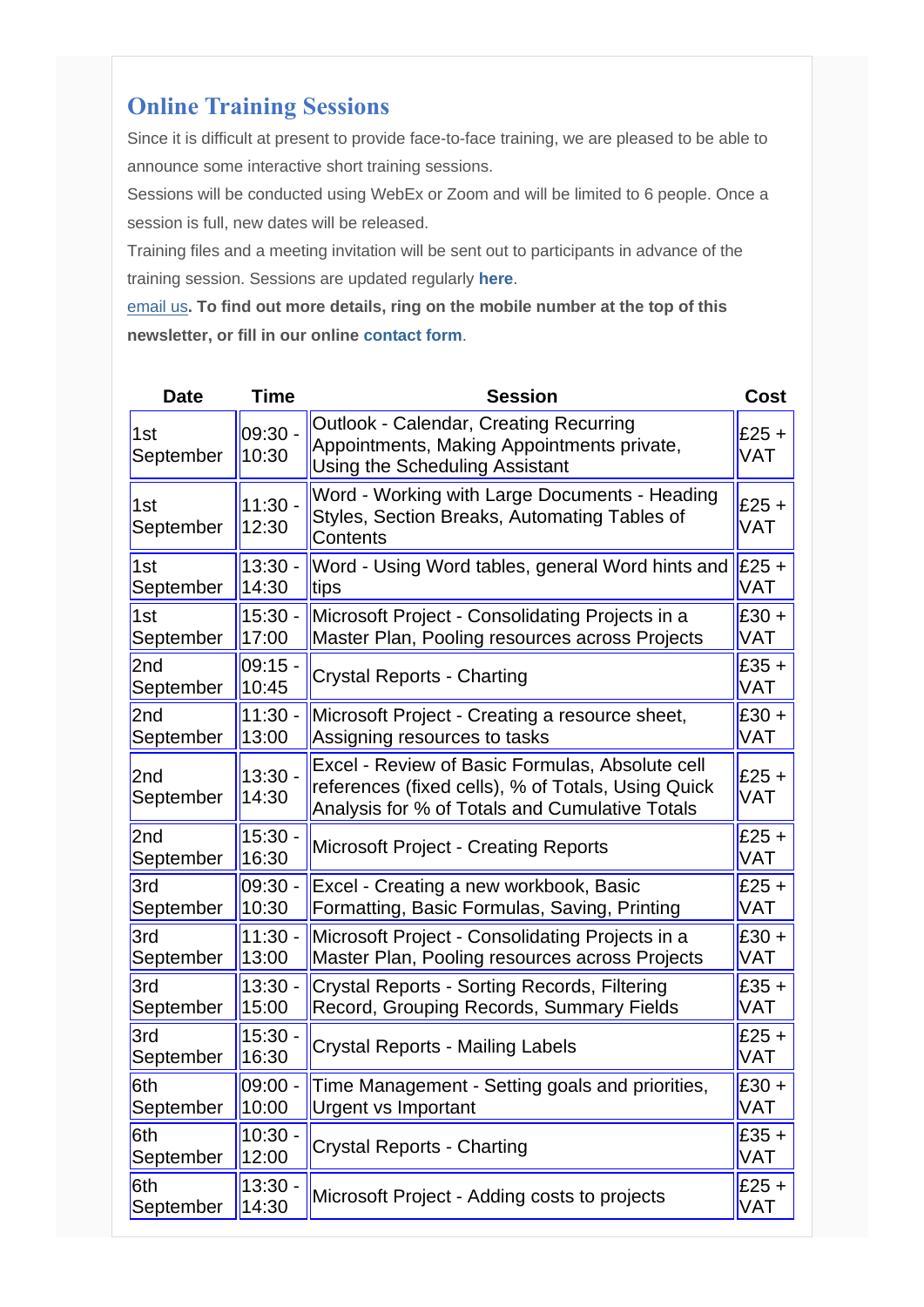| 6th                           | $15:00 -$          | Microsoft Project - Working with Tasks, Creating a                                                                                                | $£30 +$        |
|-------------------------------|--------------------|---------------------------------------------------------------------------------------------------------------------------------------------------|----------------|
| September                     | 16:30              | Gantt Chart, Links, Lags and Leads                                                                                                                | VAT            |
| 7th                           | $09:30 -$          | <b>Crystal Reports - Formulas and Functions</b>                                                                                                   | $£35 +$        |
| September                     | 11:00              |                                                                                                                                                   | <b>VAT</b>     |
| 7th<br>September              | $11:30 -$<br>12:30 | <b>Outlook - Calendar, Creating Recurring</b><br>Appointments, Making appointments private,<br>Using the Scheduling Assistant                     | $£25 +$<br>VAT |
| 7th<br>September              | $14:00 -$<br>16:00 | <b>Communication Skills - Questioning Techniques,</b><br>Listening Skills, Aggressive, Defensive and<br><b>Assertive Behaviour</b>                | $£50 +$<br>VAT |
| 7th                           | $16:00 -$          | Using Zoom for Remote Working                                                                                                                     | $£15 +$        |
| September                     | 16:40              |                                                                                                                                                   | <b>VAT</b>     |
| 8th                           | 09:30              | <b>Crystal Reports - Formulas and Functions</b>                                                                                                   | $£35 +$        |
| September                     | 11:00              |                                                                                                                                                   | <b>VAT</b>     |
| 8th<br>September              | $11:30 -$<br>12:30 | Outlook - Email Rules and Alerts, Creating a Task<br>from an Email, Creating an Appointment from an<br><b>Email, Quick Parts, Email Templates</b> | $£25 +$<br>VAT |
| 8th                           | $13:30 -$          | <b>Using Outlook for Time Management</b>                                                                                                          | $£30 +$        |
| September                     | 14:30              |                                                                                                                                                   | VAT            |
| 8th                           | $15:00 -$          | Microsoft Project - Baselining a Project and                                                                                                      | $£25 +$        |
| September                     | 16:00              | <b>Tracking Progress</b>                                                                                                                          | <b>VAT</b>     |
| 9th                           | $13:30 -$          | <b>PowerPoint - Tables and Charts</b>                                                                                                             | $£25 +$        |
| September                     | 14:30              |                                                                                                                                                   | <b>VAT</b>     |
| 9th                           | $15:00 -$          | Word - Working with Pictures and Drawing Objects                                                                                                  | $£25 +$        |
| September                     | 16:00              | - Inserting, Text Wrapping, Sizing, Effects                                                                                                       | VAT            |
| 10th                          | $13:30 -$          | Microsoft Project - Creating a resource sheet,                                                                                                    | $£30 +$        |
| September                     | 15:00              | Assigning resources to tasks                                                                                                                      | <b>VAT</b>     |
| 10th                          | $15:30 -$          | <b>Excel PivotTables</b>                                                                                                                          | $£25 +$        |
| September                     | 16:30              |                                                                                                                                                   | <b>VAT</b>     |
| 15 <sub>th</sub><br>September | $09:30 -$<br>10:30 | PowerPoint - Using SmartArt, Animating bulleted<br>lists and SmartArt, Using Drawing Tools,<br><b>Manipulating Pictures</b>                       | $£25 +$<br>VAT |
| 15 <sub>th</sub>              | $11:00 -$          | Word - Using Word tables, General Word hints                                                                                                      | $£25 +$        |
| September                     | 12:00              | and tips                                                                                                                                          | VAT            |
| 15 <sub>th</sub>              | $13:30 -$          | Microsoft Project - Working with Tasks, Creating a                                                                                                | $£30 +$        |
| September                     | 15:00              | Gantt Chart, Links, Lags and Leads                                                                                                                | VAT            |
| 15th                          | $15:30 -$          | Excel - Grouping worksheets, Calculation across                                                                                                   | $£25 +$        |
| September                     | 16:30              | worksheets, Data Consolidation                                                                                                                    | VAT            |
| 27th                          | 09:30 -            | <b>Excel Pivot Tables</b>                                                                                                                         | $£25 +$        |
| September                     | 10:30              |                                                                                                                                                   | <b>VAT</b>     |
| 27th                          | $11:00 -$          | Coaching Skills - the key to successful delegation                                                                                                | $£50 +$        |
| September                     | 13:00              |                                                                                                                                                   | <b>VAT</b>     |
| 27th                          | 13:30.             | Microsoft Project - Adding costs to projects                                                                                                      | $£25 +$        |
| September                     | 14:30              |                                                                                                                                                   | VAT            |
| 27th                          | $15:00 -$          | <b>Crystal Reports - Parameter Queries</b>                                                                                                        | $£35 +$        |
| September                     | 16:30              |                                                                                                                                                   | <b>VAT</b>     |
|                               |                    |                                                                                                                                                   |                |